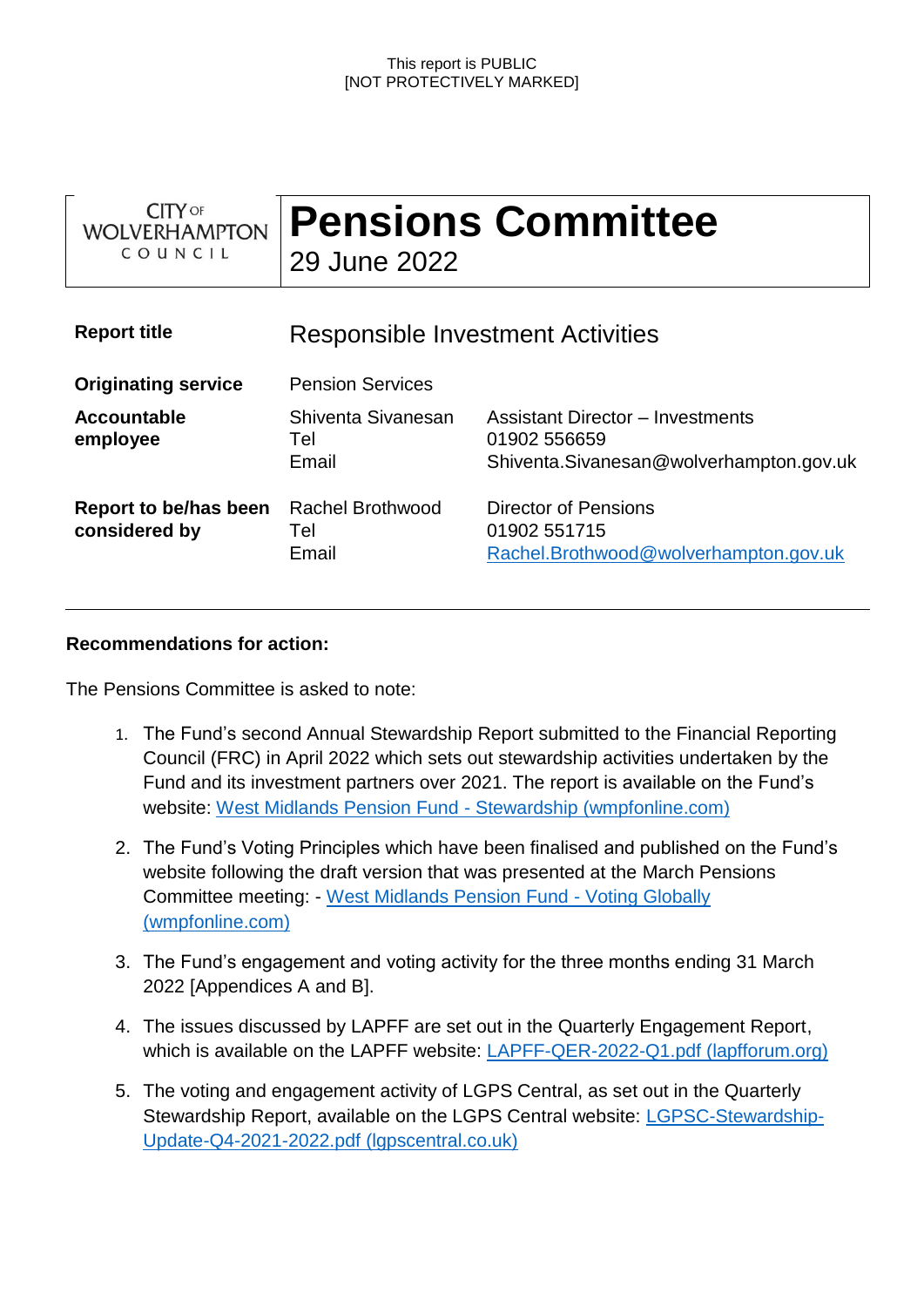6. The research and engagement activity undertaken by EOS at Federated Hermes as set out in the Quarterly Engagement Report, which is available on the EOS website: [EOS Public Engagement Report \(hermes-investment.com\)](https://www.hermes-investment.com/uki/wp-content/uploads/2022/04/eos_per_q1_2022_spreads-v7-final.pdf)

# **1.0 Purpose**

1.1 To update the Pensions Committee on the work undertaken in relation to responsible investment activities since the last Pensions Committee meeting.

# **2.0 Background**

l

2.1 The Fund has a longstanding policy of supporting good corporate governance in the companies in which it invests. The Fund will also challenge companies who do not meet either the standards set by their peers or reasonable expectations as measured by best practice. The Fund's approach is part of its overall investment management arrangements and its active responsible investment framework. There are three main pillars to the framework: selection (of assets), stewardship (of assets), and transparency & disclosure.

# **3.0 Responsible Investment Activities**

## *Engagement through Partnerships*

- 3.1 The Fund's strategy is to engage with its investee companies and other key stakeholders through partnerships and on its own. The Fund aims to protect and increase shareholder value by engaging on a range of financially material Environmental, Social and Governance (ESG) investment factors. A significant part of the Fund's engagement programme is implemented through partnerships including the Local Authority Pension Fund Forum (LAPFF), EOS at Federated Hermes ('EOS' - via a contract held by LGPS Central Ltd, the Fund's investment pool operator), the Institutional Investors Group on Climate Change (IIGCC), Climate Action 100+ (CA 100+), the Transition Pathway Initiative (TPI), and the Principles for Responsible Investment (PRI).
- 3.2 Through LAPFF, the Fund engaged 50 companies during the quarter<sup>1</sup>, addressing human rights, climate change and governance issues. Engagements were generally conducted through letter writing or meetings; seven company engagements are currently categorised as change in process, whilst substantial and moderate improvements were documented in nine engagements.
- 3.3 This quarter LGPS Central undertook 1,346<sup>2</sup> engagements with 570 companies on behalf of the Fund, the majority of which were carried out by EOS. Most engagements were conducted through letter issuance or remote company meetings, where LGPS Central, collaborative engagement partners or EOS in a majority of cases met or wrote to the Chair, a Board member, or a member of senior management.

<sup>1</sup> This is a consolidated figure representing the number of companies engaged, not the number of engagements.

<sup>&</sup>lt;sup>2</sup> There can be more than one engagement issue per company, for example board diversity and climate change.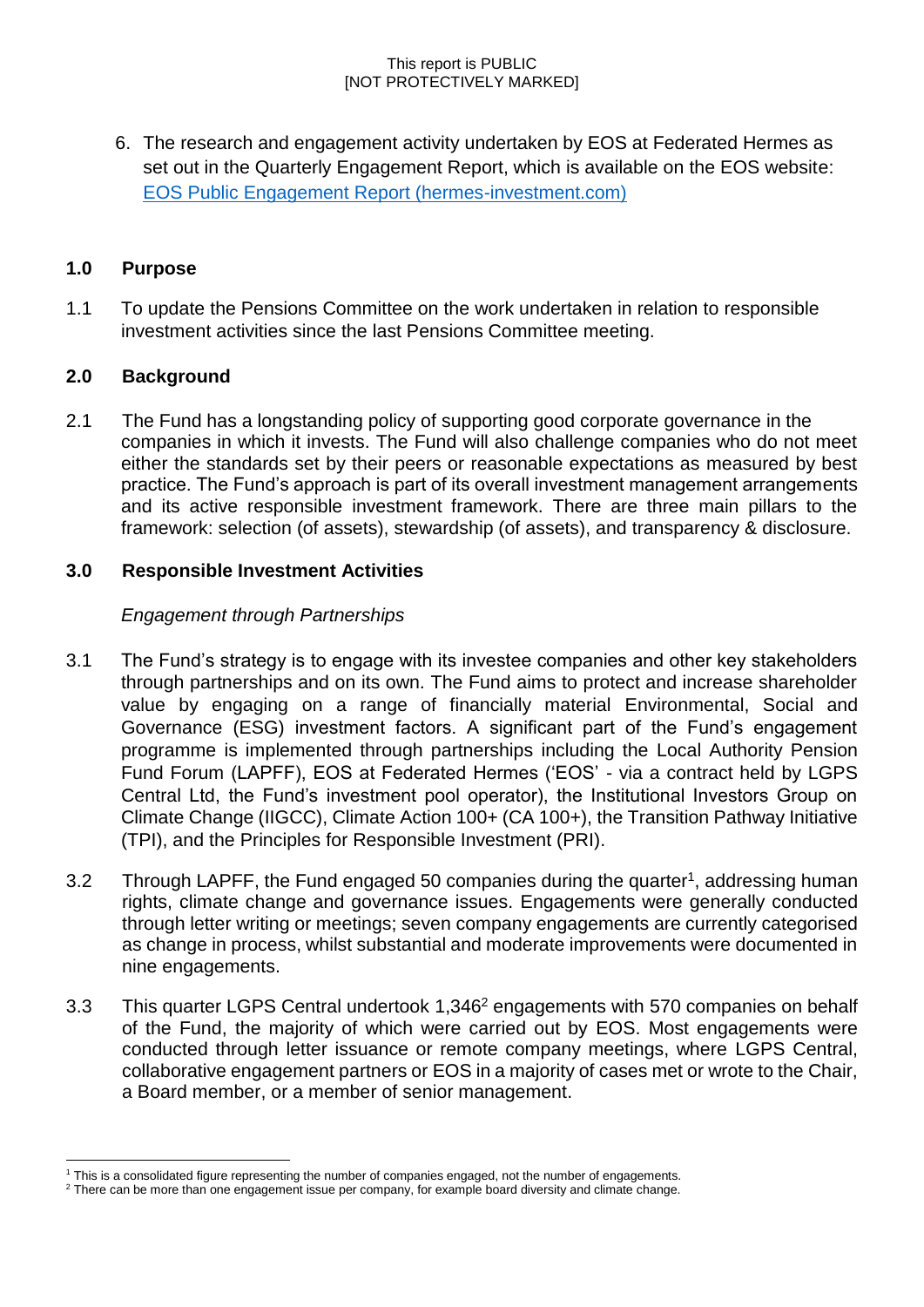3.4 In April the Fund submitted its Annual Stewardship Report to the Financial Reporting Council (FRC) for review. The report highlights stewardship activity undertaken by the Fund and its investment providers over 2021, which has developed following feedback from the FRC on the Fund's 2020 report. LGPS Central have also submitted their Annual Stewardship Report to the FRC for review. The FRC will confirm the outcome of their review and continuation of the Fund's signatory status in October 2022.

# *Climate Change*

- 3.5 During the quarter LAPFF undertook 28 climate change engagements. A number of these companies are categorised as change in process or showing improvement. LAPFF has sought improvement in Shell's climate change plans. LAPFF view Shell's net zero plans as not covering the necessary emissions reductions prior to 2050 and being dependent on customers and carbon offsets. A joint meeting with CA100+ members and the CEO of Shell was held in March 2021 which concluded that Shell's plans were not adequate. Whilst there hasn't yet been a shift in Shell's strategy, there appears to be more scepticism from asset managers and owners that had previously been supportive of Shell's plans in 2021.
- 3.6 As part of an engagement with the CA100+ investor collaborative group, LAPFF held a meeting with the Chair of LyondellBasell to discuss the company's climate transition plan and further progress to reduce its carbon emissions. The Chair was probed on the greatest challenges the company faces in moving to net zero and LAPFF asked for more detail around the company's plans. Subsequent correspondence with the Chair set out various areas of investor expectations discussed during the meeting. A further meeting is proposed after the company has issued its sustainability report later in 2022.
- 3.7 This quarter, LGPS Central's climate change engagement set comprised 292 companies with 380 engagement issues. Most engagements were undertaken via CA100+ with progress on 151 specific engagement objectives.
- 3.8 As co-lead in the CA100+ engagement with Glencore, LGPS Central have held multiple constructive dialogues with Glencore relating to the company's climate action plan. LGPS Central met with Glencore's CEO to discuss the company's climate progress report and raised concerns around the company's short-term greenhouse gas emissions target. Glencore received 23.72% opposition, including from LGPS Central, to their Transition Plan Report and will be expected to engage its shareholders to understand their concerns. LGPS Central have explained their vote rationale to the company and expect to continue constructive engagement with Glencore alongside the other co-leads of CA100+.
- 3.9 LGPS Central, alongside eleven institutional investors led a climate resolution at Credit Suisse asking the company to improve its climate risk disclosures, bring its coal, oil and gas policies in line with leading practice in the sector, and publish short and long-term targets to reduce its exposure to coal, oil and gas assets, on a timeline consistent with the 1.5°C goal of the Paris Agreement. Several rounds of engagement with Credit Suisse led to the company making several commitments in the weeks ahead of its AGM. However, LGPS Central believed the bank did not address several requests that were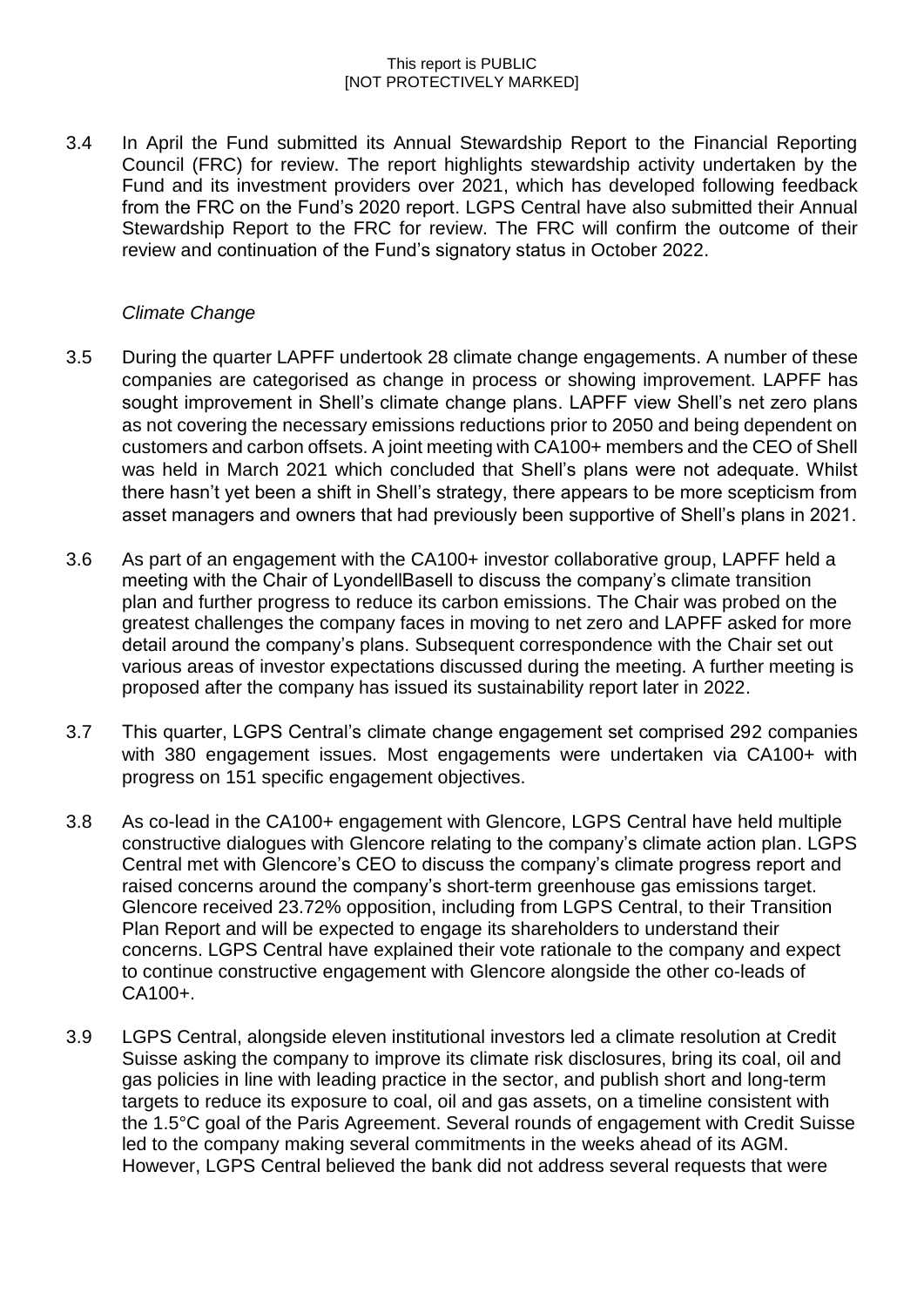made in the resolution including disclosing its capital markets fossil fuel activities. Ahead of COP26 last year, Credit Suisse was one of the banks which received a letter cosigned by LGPS Central with more than 100 investors, setting out expectations for Parisalignment and protection and restoration of biodiversity.

# *Sustainable Food Systems*

- 3.10 Over the quarter LGPS Central and EOS engaged with Tyson Foods over a range of issues focusing on the company's practices and policies as well as encouraging better plastic-related risk management. LGPS Central supported a shareholder resolution which urged the company to reduce its use of plastic packaging as they view the company's action as lagging the practices of other supply-chain efforts to reduce plastic use and packaging waste. Although ultimately unsuccessful, this proposal was supported by 59% of independent shareholders and in LGPS Central's view this can bring attention to the continued use of plastic packaging. EOS has a long-standing engagement with Tyson and will continue dialogue with the company on various ESG-related issues including circular economy and plastic-related risk management.
- 3.11 LAPFF and EOS has partnered with the Farm Animal Investment Risk and Return (FAIRR) initiative which seeks to raise awareness of the material ESG risks and opportunities caused by intensive livestock production. The pandemic exposed and exacerbated the fundamental and structural human capital risks in the animal farming industry and through this engagement the group targeted the seven largest protein producers globally, the aim being to empower workers and support risk mitigation in three key areas: health and safety, fair working conditions and worker representation. LAPFF has signed onto collaborative engagements, one of which looks to address sustainable aquaculture, asking salmon companies to develop and disclose strategies for diversifying feed ingredients towards lower impact and more sustainable alternatives, and to implement better climate risk management.

# *Human Rights*

- 3.12 LAPFF, along with the Renova Foundation had a meeting with BHP to discuss LAPFF's concerns over progress regarding the house building after the Samarco tailings dam collapse at Mariana, Brazil in 2015. Whilst progress has been made the LAPFF Chair reiterated this was inadequate. LAPFF will continue to engage the companies, Renova, and the affected communities to have everyone's needs met as soon as possible.
- 3.13 LAPFF continues to ask a number of companies to undertake human rights impact assessments on their operations in the Occupied Palestinian Territories (OPT). LAPFF met with Bezeq and Motorola (alongside LGPS Central) over the quarter. Both meetings provided a starting point to continue dialogue going forward. The need for companies to carry out human rights impact assessments was highlighted, and Motorola were provided with a list of potential third-party providers who can assist with such an assessment. LAPFF also met with the UN Special Rapporteur on Human Rights to discuss a letter that was sent to LGPS Funds, as well as further information on company positions on the UN list and the process for this being refreshed and companies being removed from it. LAPFF will continue to engage with a number of companies it initially engaged with on this matter.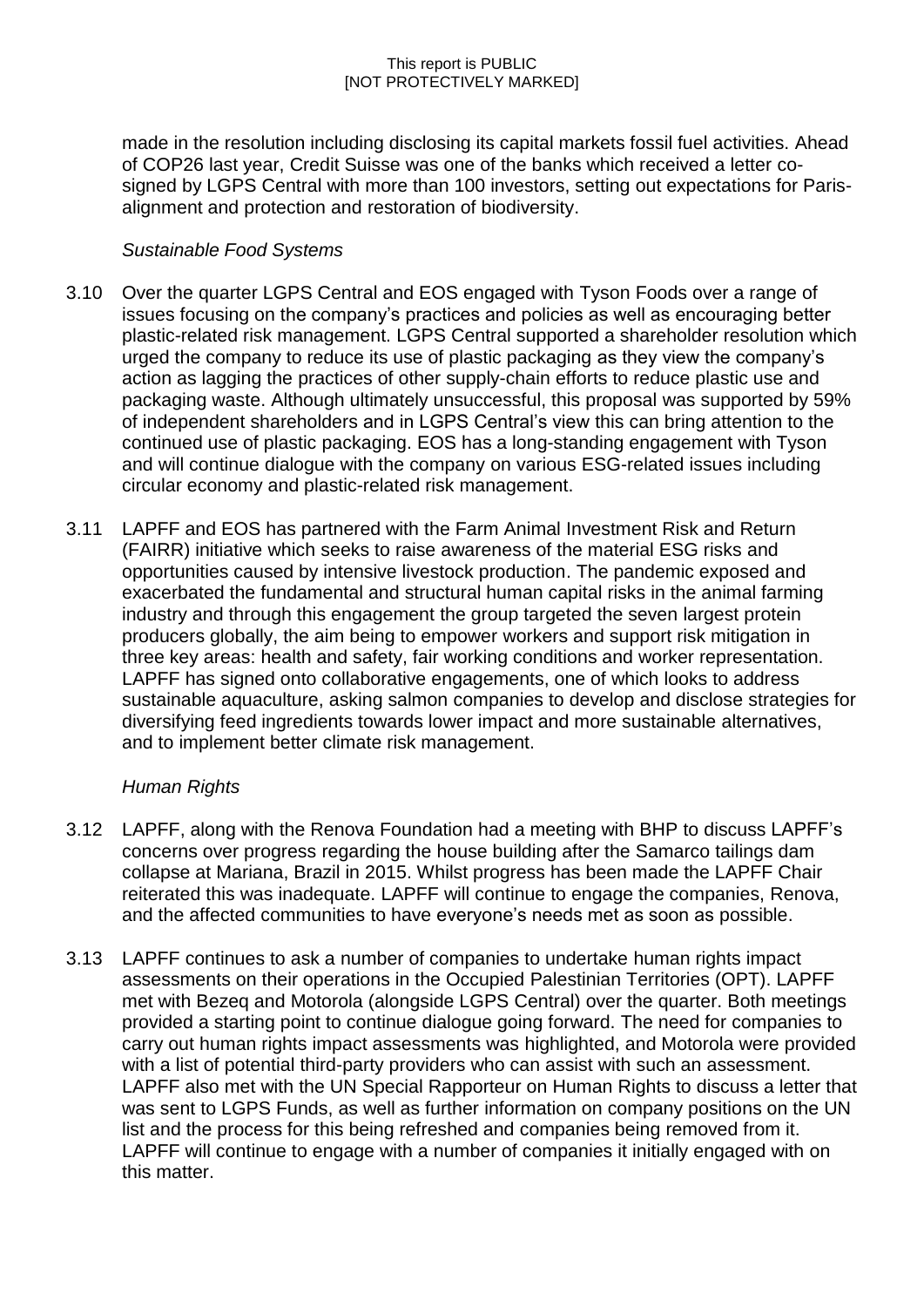3.14 LAPFF has joined around 60 global investors in working groups, coordinated by the Investor Alliance for Human Rights. This provides the opportunity to collaborate going forward and corroborate notes and engagement strategies with a host of other investors. Issues under consideration include the use of Uyghur labour and the technology sector. LAPFF will be seeking meetings with those companies that have yet to respond, alongside Microsoft who provided further detail.

# *Responsible Financial Management*

- 3.15 In March 2022 LGPS Central signed a letter to the US Securities and Exchange Commission (SEC), alongside over 100 other investors, in support of a shareholder proposal at Amazon asking for tax transparency. In a letter to Amazon in April, SEC ruled in favour of the shareholders who demanded a vote on the issue. The shareholder resolution, which will now be allowed to go to a vote at Amazon's AGM represents one of the first times the regulator has granted a shareholder request on tax matters.
- 3.16 LAPFF joined other investors in writing to the SEC referencing its upcoming Climate Disclosure Rulemaking. Co-ordinated by the US 'As You Sow' organisation, correspondence underscored the importance of requiring verified Scope 1 through 3 value chain carbon emissions-reporting with an emphasis on Scope 3 verified reporting.
- 3.17 LAPFF supported a collaborative letter to French auditors EY, PwC, KPMG and Deloitte, asking about disclosure on material climate-related risks. It raised the concern that if material climate risks are not properly examined, there may be questions over the reliability if auditor's opinions that these accounts meet the true and fair view standard as required under European Company Law.

# *Voting Globally*

- 3.18 The Fund's Voting Principles are currently executed by EOS via a contract held by LGPS Central Ltd, the Fund's asset pool company. The Fund has contributed to and endorses LGPS Central's Voting Principles. As mentioned last quarter the Fund has reviewed and updated its Voting Principles in consultation with appointed investment managers, including LGPS Central Ltd. The updated version was finalised in April 2022 ahead of the voting season and has strengthened expectations on board composition to enhance diversity (Section 3.1); enhancement of Auditor Independence and Remuneration practices (Sections 3.2 and 3.4); and inclusion of Section 3.5 '*Sustainable Business Practices'* which sets out enhanced expectations of company climate-related disclosures and transition plans and encourages commitment to biodiversity protection as part of a broader climate transition effort. Several company votes were conducted following Q1 2022. Key highlights will be summarised in the September reporting to the Pensions Committee.
- 3.19 The voting activity for the quarter across markets and issues can be found in Appendix D. During the period, the Fund voted at a total of 441 company meetings (4,867 resolutions) – 55 UK, 83 Europe, 39 North American, 232 Developed Asia, 5 Australasian and 27 in Emerging and Frontier Markets. At 221 meetings the Fund recommended opposing one or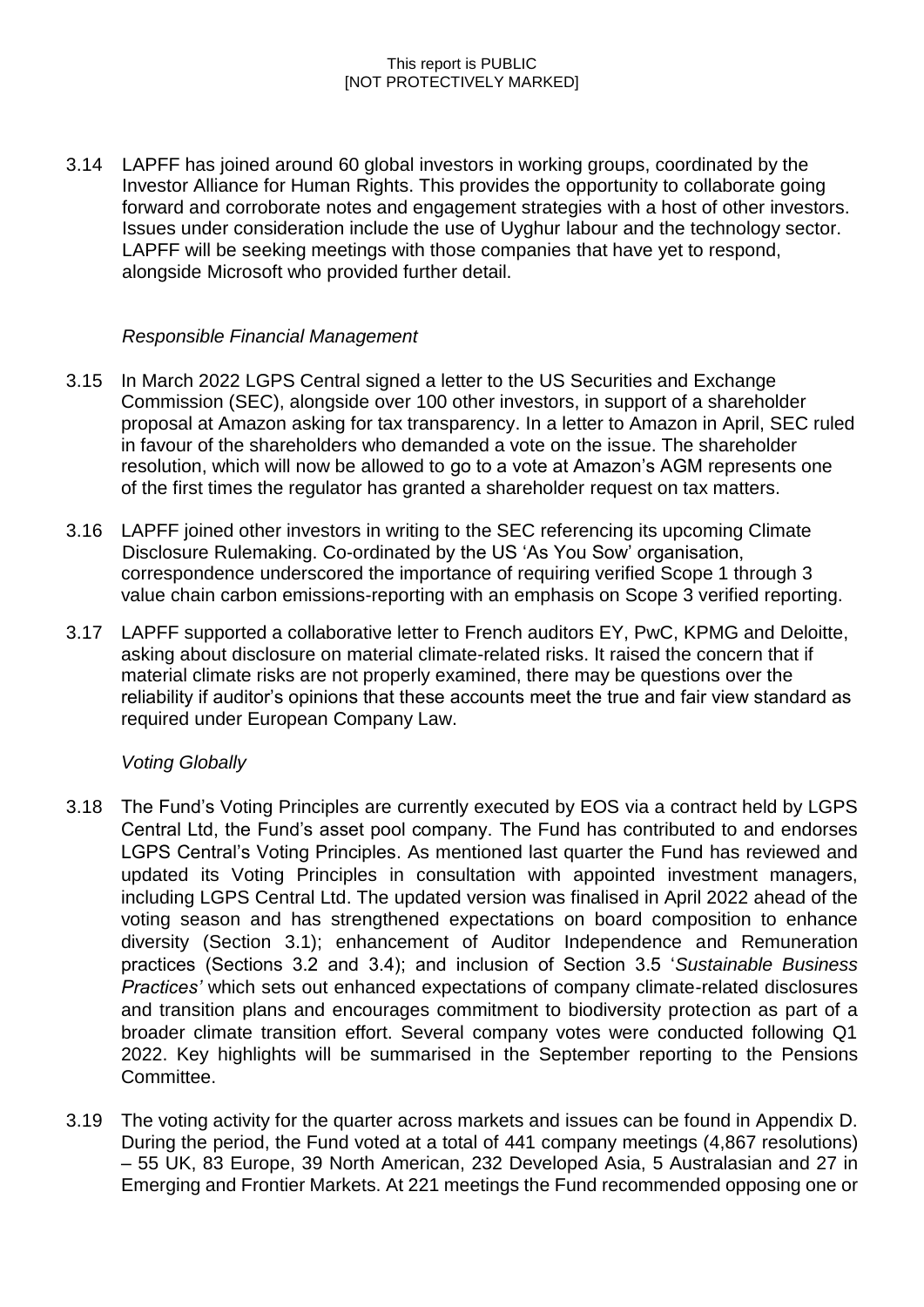more resolutions. The largest number of resolutions that were opposed concerned board structure and remuneration (usually voting against non-independent non-executive directors where the Fund or its advisors do not see sufficient independent oversight on a company board).

## *Correspondence*

- 3.20 The Fund continues to receive correspondence from individual members of the public, and more established divestment groups in connection with climate change, arms and weapons manufacturers, agricultural livestock production, human rights issues and calls for divestment.
- 3.21 The Fund continues to respond to all correspondents and will continue to monitor progress on the issues outlined, with updates to each quarterly Pensions Committee Meeting.

## **4.0 Financial implications**

4.1 The promotion of good corporate governance amongst companies in which the Fund invests is complementary to the Fund's objective of maximising financial returns, as it is widely believed that good corporate governance improves shareholder value in the long term.

### **5.0 Legal implications**

5.1 This report contains no direct legal implications.

## **6.0 Equalities implications**

6.1 This report contains no equal opportunities implications.

## **7.0 Other Potential Implications**

7.1 This report contains no other potential implications

## **8.0 Schedule of background papers**

- 8.1 LAPFF Quarterly Engagement Report: [LAPFF-QER-2022-Q1.pdf \(lapfforum.org\).](https://lapfforum.org/wp-content/uploads/2022/04/LAPFF-QER-2022-Q1.pdf)
- 8.2 LGPSC Quarterly Stewardship Update: [LGPSC-Stewardship-Update-Q4-2021-2022.pdf](https://www.lgpscentral.co.uk/wp-content/uploads/2022/05/LGPSC-Stewardship-Update-Q4-2021-2022.pdf)  [\(lgpscentral.co.uk\)](https://www.lgpscentral.co.uk/wp-content/uploads/2022/05/LGPSC-Stewardship-Update-Q4-2021-2022.pdf)
- 8.3 LGPSC Annual Stewardship Report 2021: [LGPS-Central-Annual-Stewardship-Report-](https://www.lgpscentral.co.uk/wp-content/uploads/2022/05/LGPS-Central-Annual-Stewardship-Report-2021-FINAL.pdf)[2021-FINAL.pdf \(lgpscentral.co.uk\)](https://www.lgpscentral.co.uk/wp-content/uploads/2022/05/LGPS-Central-Annual-Stewardship-Report-2021-FINAL.pdf)
- 8.4 EOS at Federated Hermes Public Engagement Report: [EOS Public Engagement Report](https://www.hermes-investment.com/uki/wp-content/uploads/2022/04/eos_per_q1_2022_spreads-v7-final.pdf)  [\(hermes-investment.com\)](https://www.hermes-investment.com/uki/wp-content/uploads/2022/04/eos_per_q1_2022_spreads-v7-final.pdf)